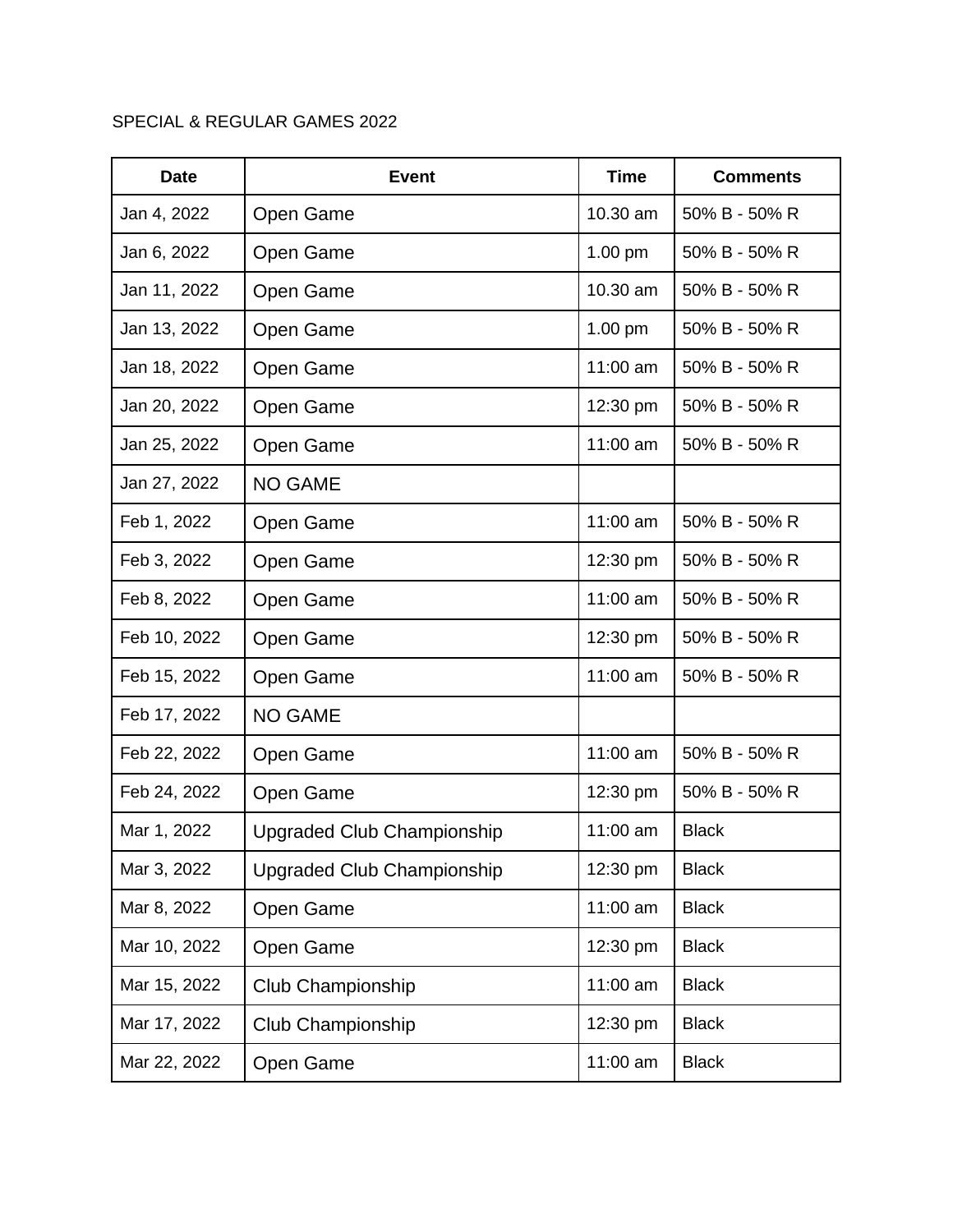| Mar 24 2022    | Open Game                      | 12:30 pm | <b>Black</b> |
|----------------|--------------------------------|----------|--------------|
| Mar 24, 2022   | Kamloops - Sectional           | 3 Days   | <b>Black</b> |
| Mar 29, 2022   | Club Championship              | 11:00 am | <b>Black</b> |
| Mar 31, 2022   | Club Championship              | 12:30 pm | <b>Black</b> |
| Apr 5, 2022    | Upgraded Club Championship     | 11:00 am | <b>Black</b> |
| Apr 7, 2022    | Open Game                      | 12:30 pm | <b>Black</b> |
| Apr 12, 2022   | Club Championship              | 11:00 am | <b>Black</b> |
| Apr 14, 2022   | Club Championship              | 12:30 pm | <b>Black</b> |
| Apr 19, 2022   | Open Game                      | 11:00 am | <b>Black</b> |
| Apr 21, 2022   | Open Game                      | 12:30 pm | <b>Black</b> |
| Apr 26, 2022   | Open Game                      | 11:00 am | <b>Black</b> |
| Apr 28, 2022   | Open Game                      | 12:30 pm | <b>Black</b> |
| Apr 29 - May 1 | Vernon - Sectional             | All Day  | <b>Black</b> |
| Apr 29 - May 1 | Qualicum Beach BC - Sectional  | All Day  | <b>Black</b> |
| May 3, 2022    | Open Game                      | 11:00 am | <b>Black</b> |
| May 5, 2022    | Open Game                      | 12:30 pm | <b>Black</b> |
| May 10, 2022   | Club Championship              | 11:00 am | <b>Black</b> |
| May 12, 2022   | <b>Club Championship</b>       | 12:30 pm | <b>Black</b> |
| May 17, 2022   | Open Game                      | 11:00 am | <b>Black</b> |
| May 19, 2022   | Open Game                      | 12:30 pm | <b>Black</b> |
| May 20 - 23    | New Westminster BC - Sectional | All Day  | <b>Black</b> |
| May 24, 2022   | Open Game                      | 11:00 am | <b>Black</b> |
| May 26, 2022   | Open Game                      | 12:30 pm | <b>Black</b> |
| May 27 - 29    | Osoyoos - Sectional            | All Day  | <b>Black</b> |
| May 31, 2022   | Open Game                      | 11:00 am | <b>Black</b> |
| Jun 2, 2022    | Open Game                      | 12:30 pm | <b>Black</b> |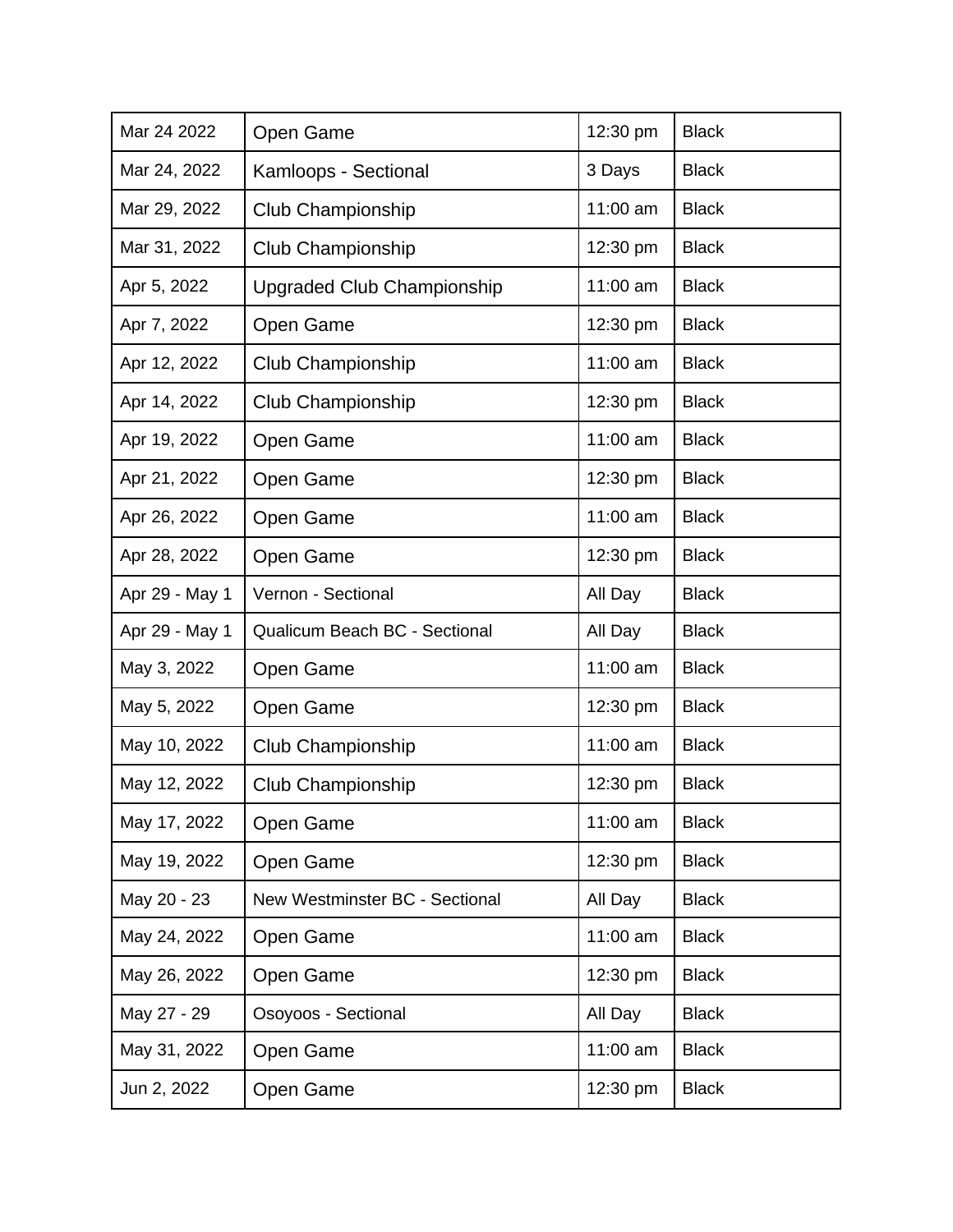| Jun 7, 2022  | Open Game                           | 11:00 am | <b>Black</b>               |
|--------------|-------------------------------------|----------|----------------------------|
| Jun 9, 2022  | Open Game                           | 12:30 pm | <b>Black</b>               |
| June 13 - 19 | Penticton Regional                  | All Day  | <b>All Coloured Points</b> |
| Jun 14, 2022 | <b>NO GAME</b>                      |          |                            |
| Jun 16, 2022 | <b>NO GAME</b>                      |          |                            |
| Jun 21, 2022 | Open Game                           | 11:00 am | <b>Black</b>               |
| Jun 23, 2022 | Open Game                           | 12:30 pm | <b>Black</b>               |
| June 26      | Westside Duplicate Club - Unit game | All Day  | <b>Black</b>               |
| Jun 28, 2022 | Open Game                           | 11:00 am | <b>Black</b>               |
| Jun 30, 2022 | Open Game                           | 12:30 pm | <b>Black</b>               |
| Jul 5, 2022  | Open Game                           | 11:00 am | <b>Black</b>               |
| Jul 7, 2022  | Open Game                           | 12:30 pm | <b>Black</b>               |
| Jul 12, 2022 | Club Membership                     | 11:00 am | <b>Black</b>               |
| Jul 14, 2022 | Club Membership                     | 12:30 pm | <b>Black</b>               |
| Jul 19, 2022 | Open Game                           | 11:00 am | <b>Black</b>               |
| Jul 21, 2022 | Open Game                           | 12:30 pm | <b>Black</b>               |
| Jul 26, 2022 | Open Game                           | 11:00 am | <b>Black</b>               |
| Jul 28, 2022 | Open Game                           | 12:30 pm | <b>Black</b>               |
| Aug 2, 2022  | Open Game                           | 11:00 am | <b>Black</b>               |
| Aug 4, 2022  | Open Game                           | 12:30 pm | <b>Black</b>               |
| Aug 9, 2022  | Open Game                           | 11:00 am | <b>Black</b>               |
| Aug 11, 2022 | Open Game                           | 12:30 pm | <b>Black</b>               |
| Aug 16, 2022 | Open Game                           | 11:00 am | <b>Black</b>               |
| Aug 18, 2022 | Open Game                           | 12:30 pm | <b>Black</b>               |
| Aug 23, 2022 | Open Game                           | 11:00 am | <b>Black</b>               |
| Aug 25, 2022 | Open Game                           | 12:30 pm | <b>Black</b>               |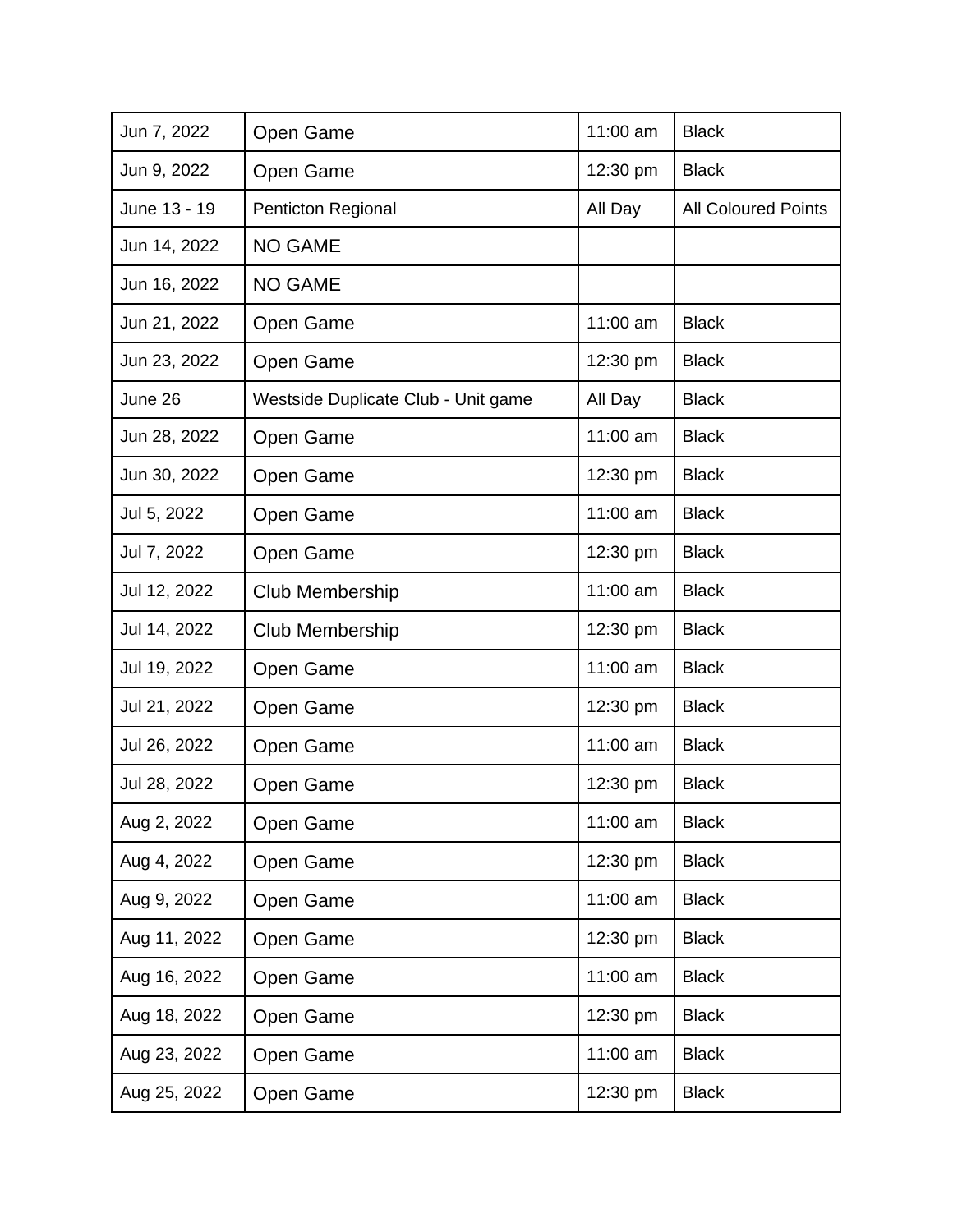| Aug 30, 2022 | Open Game                        | 11:00 am | <b>Black</b>               |
|--------------|----------------------------------|----------|----------------------------|
| Sep 1, 2022  | Open Game                        | 12:30 pm | <b>Black</b>               |
| Sep 3 - 5    | New Westminster BC - Sectional   | All Day  | <b>Black</b>               |
| Sep 6, 2022  | Club Championship                | 11:00 am | <b>Black</b>               |
| Sep 8, 2022  | Club Championship                | 12:30 pm | <b>Black</b>               |
| Sep 13, 2022 | Open Game                        | 11:00 am | <b>Black</b>               |
| Sep 15, 2022 | Open Game                        | 12:30 pm | <b>Black</b>               |
| Sep 15 - 18  | Sidney BC - Sectional            | All Day  | <b>Black</b>               |
| Sep 20, 2022 | Open Game                        | 11:00 am | <b>Black</b>               |
| Sep 22, 2022 | Open Game                        | 12:30 pm | <b>Black</b>               |
| Sep 27, 2022 | Open Game                        | 11:00 am | <b>Black</b>               |
| Sep 29, 2022 | Open Game                        | 12:30 pm | <b>Black</b>               |
| Oct 4, 2022  | Club Appreciation - Open         | 11:00 am | <b>Black</b>               |
| Oct 6, 2022  | Club Appreciation - Open         | 12:30 pm | <b>Black</b>               |
| Oct 11, 2022 | <b>Club Appreciation - Swiss</b> | 11:00 am | <b>Black</b>               |
| Oct 13, 2022 | <b>Club Appreciation - Swiss</b> | 12:30 pm | <b>Black</b>               |
| Oct 18, 2022 | Open Game                        | 11:00 am | <b>Black</b>               |
| Oct 20, 2022 | Open Game                        | 12:30 pm | <b>Black</b>               |
| Oct 24 - 30  | Regional - TBA                   | All Day  | <b>All Coloured Points</b> |
| Oct 25, 2022 | Open Game                        | 11:00 am | <b>Black</b>               |
| Oct 27, 2022 | Open Game                        | 12:30 pm | <b>Black</b>               |
| Nov 1, 2022  | Open Game                        | 11:00 am | <b>Black</b>               |
| Nov 3, 2022  | Open Game                        | 12:30 pm | <b>Black</b>               |
| Nov 8, 2022  | Open Game                        | 11:00 am | <b>Black</b>               |
| Nov 10, 2022 | Open Game                        | 12:30 pm | <b>Black</b>               |
| Nov 15, 2022 | Club Championship                | 11:00 am | <b>Black</b>               |